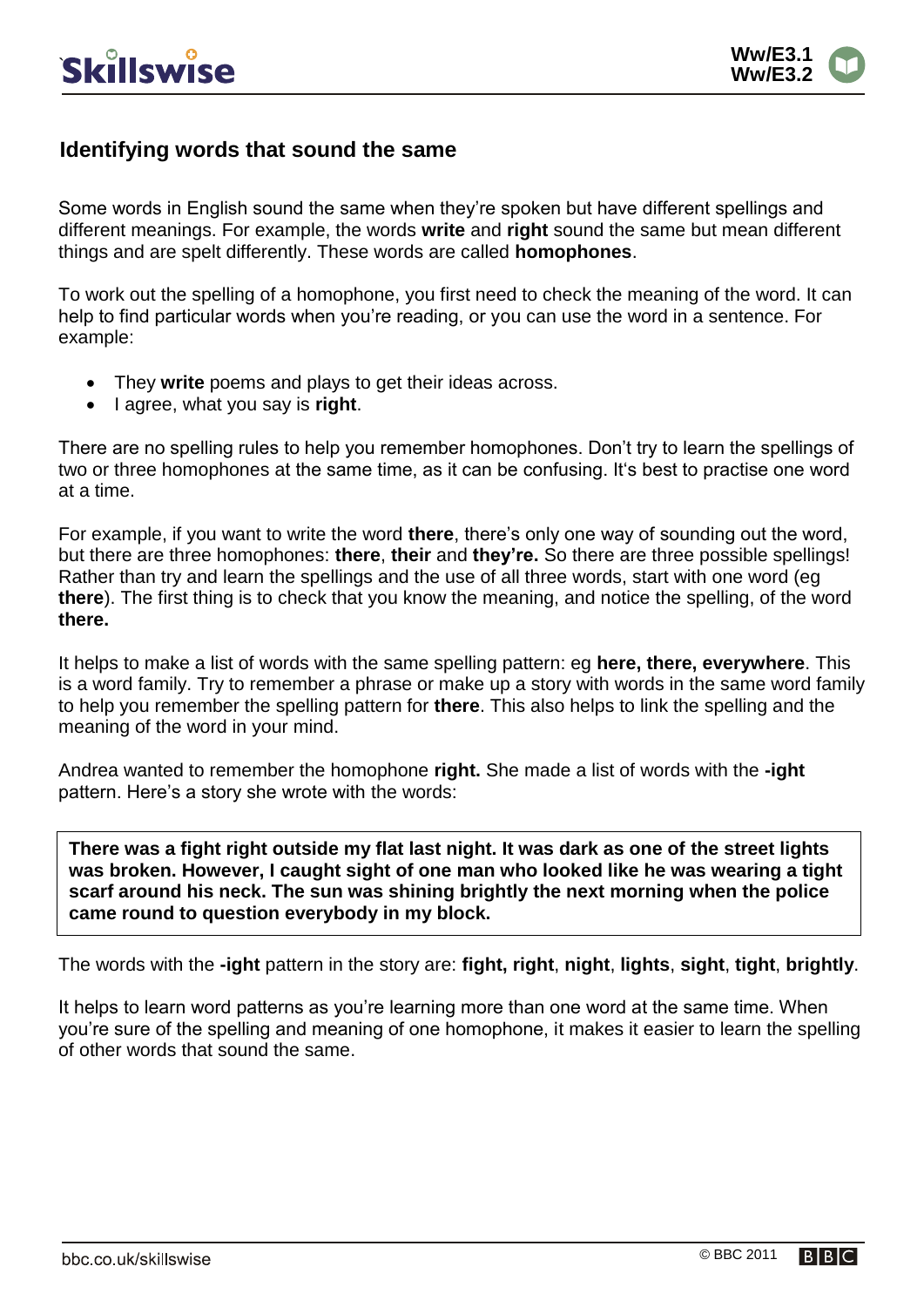## Level 1 Homophones

Homophones are words that sound the same but are spelt differently and have different meanings. e.g. to, too and two.

## Activity 1



Match the words below to the correct picture.

| knight | flower | hair  | bare  |
|--------|--------|-------|-------|
| hare   | bear   | night | flour |

## Activity 2

Choose the correct homophone to complete this sentence.

- (a) The boy put shampoo on his (hare/hair).
- (b) Mum put some (flower/flour) in the cake mix.
- (c) James didn't have a very good (nights/knights) sleep.
- (d) A rabbit is a bit like a (hare/hair).
- (e) Tony got chased by a large (bare/bear).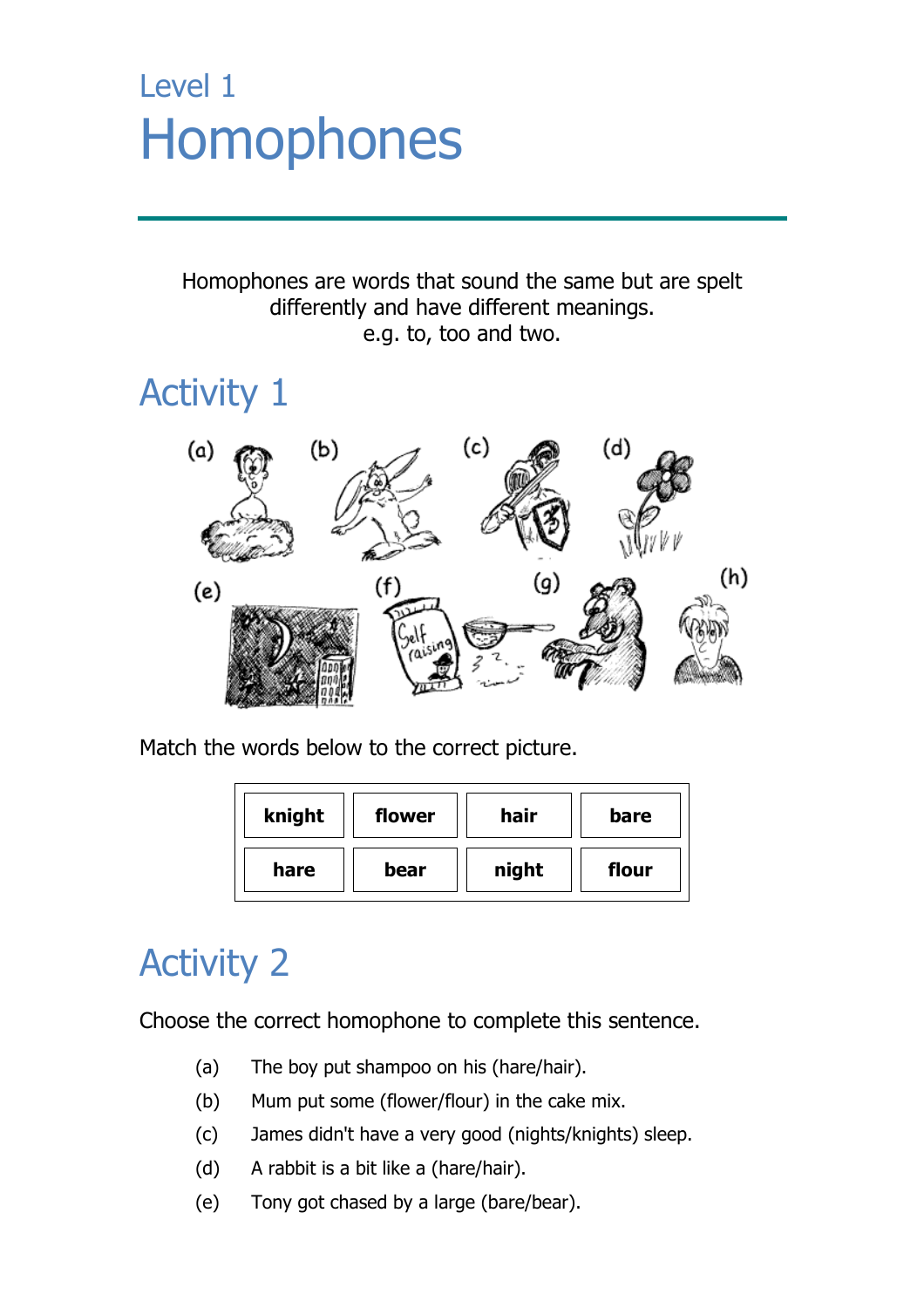## Activity 3

The words below have homophones. Can you think of them?

| plane | right | see  | there | which | where     |
|-------|-------|------|-------|-------|-----------|
| be    | for   | here | knew  | no    | <b>SO</b> |

### Activity 4

Choose the correct homophone to complete the sentences.

- (a) Lucy couldn't wait to (meet/meat) her friend.
- (b) Andrew (missed/mist) the bus.
- (c) The mouse got his (tale/tail) caught.
- (d) Glen has a long (wait/weight) for the bus.
- (e) The cat hurt its (pour/poor/paw).
- (f) The old man had no money, he was (pour/poor/paw).
- (g) "Could you (pour/poor/paw) the orange juice, please?"
- (h) Mark got a letter in the (mail/male).

## Activity 5

Explain the differences between these words.

| (a) or and oar    | (b) sail and sale | (c) saw and sore |
|-------------------|-------------------|------------------|
| (d) maid and made | (e) main and mane |                  |

**Challenge:** Try and find homophones for some of these words.

| allowed     | ball  | base  | beach | boy   |
|-------------|-------|-------|-------|-------|
| check       | days  | die   | due   | faint |
| fur         | great | īn    | key   | lane  |
| <b>leek</b> | war   | waste | might | week  |
| packed      | pale  | place | rain  | read  |
| profit      | seen  | road  | sight |       |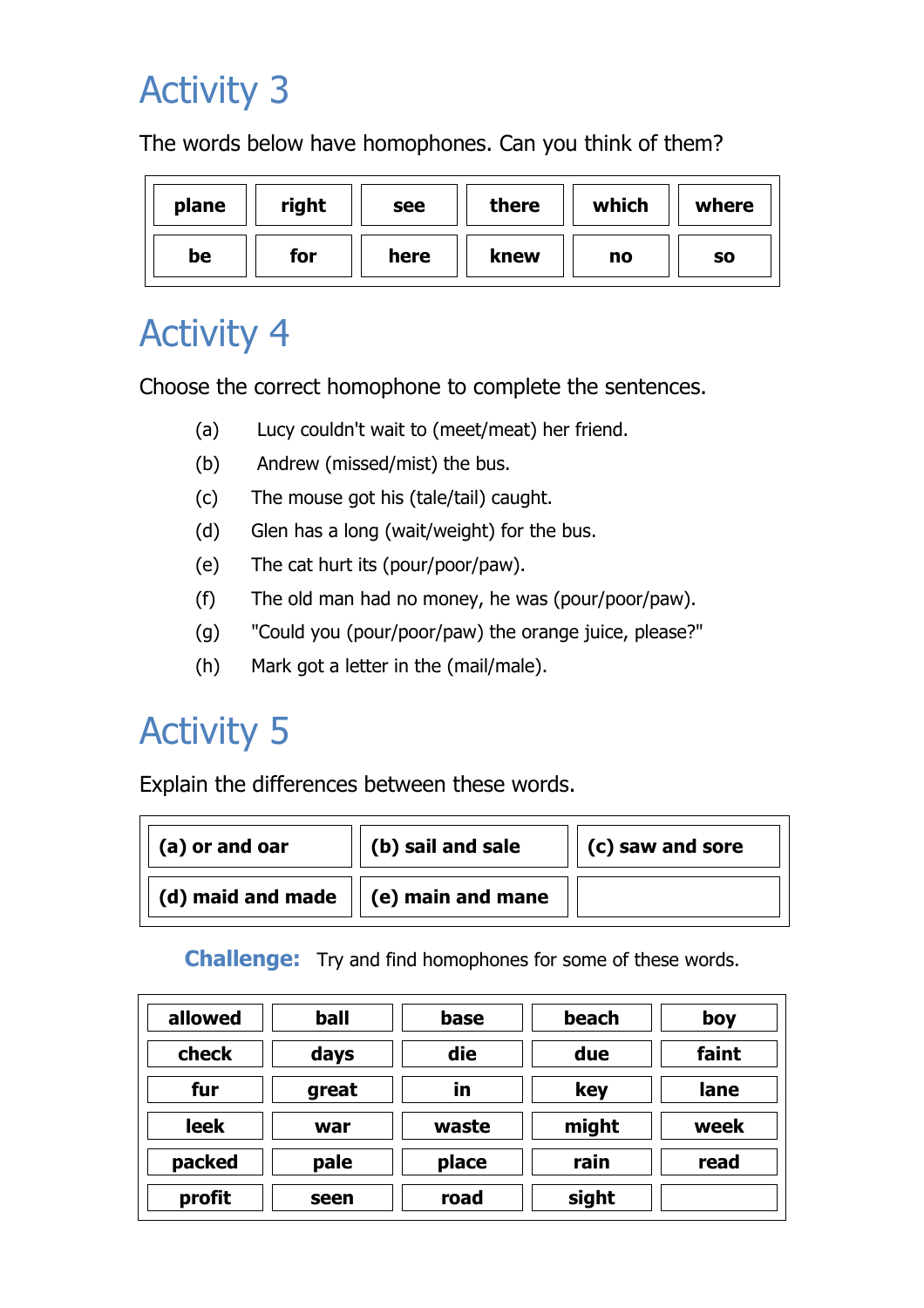## Fact sheet Level 2 Homophones

The word **homophone** is made from two combining forms:

- **homo-** (from the Greek word "homos", meaning "same"
- **-phone** (from the Greek word "phone", meaning "voice" or "sound"

You will see many English words using one or other of these combining forms.

The following list of 70 groups of homophones contains only the most common homophones, using relatively well-known words. These are headwords only. No inflections (such as third person singular "s" or noun plurals) are included.

Are you clear about each of the different meanings? Can you spot any you are not sure about?

| air    | heir   |      |
|--------|--------|------|
| aisle  | isle   |      |
| ante-  | anti-  |      |
| eye    | I      |      |
| bare   | bear   | bear |
| be     | bee    |      |
| brake  | break  |      |
| buy    | by     |      |
| cell   | sell   |      |
| cent   | scent  |      |
| cereal | serial |      |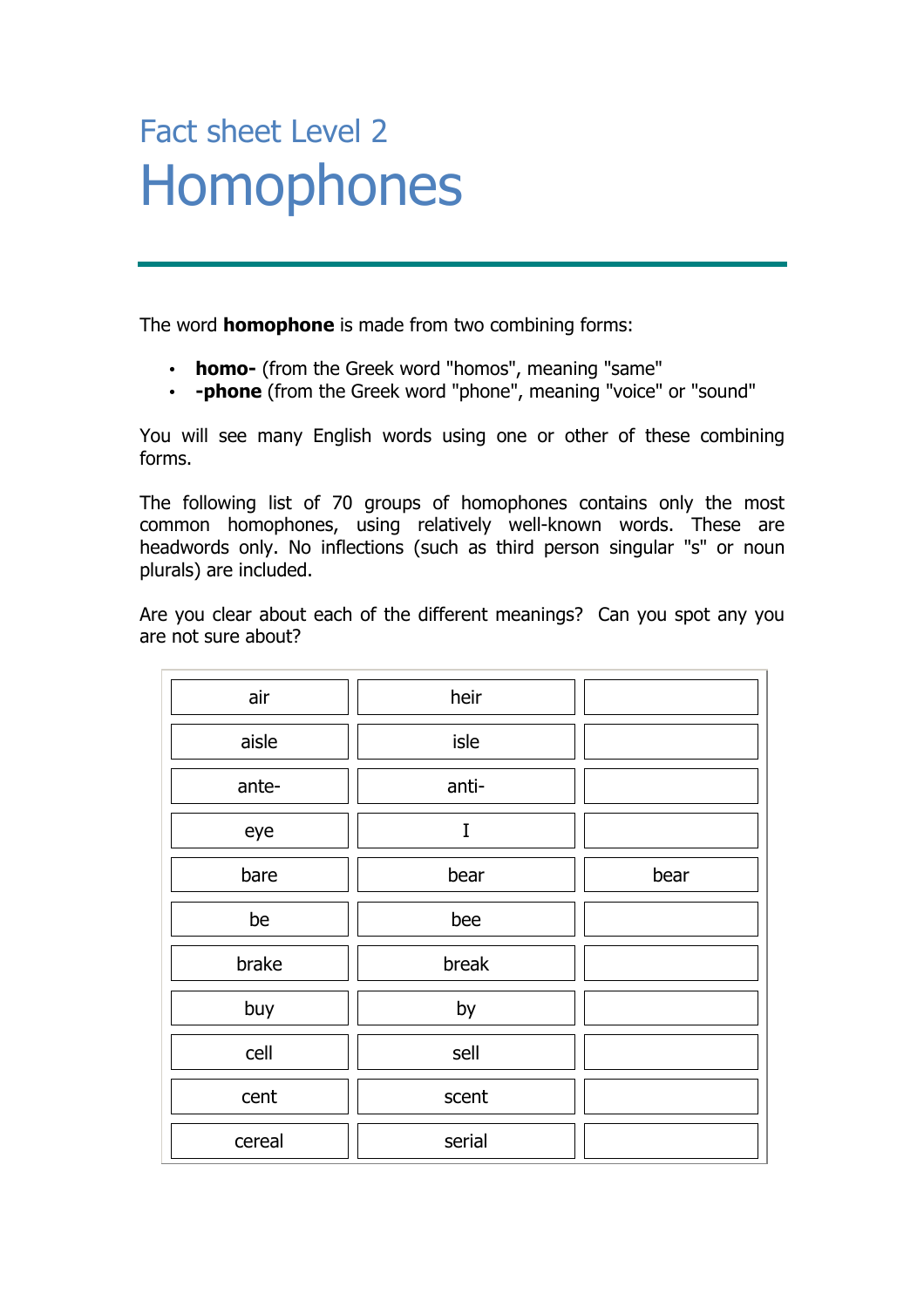| coarse     | course     |  |
|------------|------------|--|
| complement | compliment |  |
| dam        | damn       |  |
| dear       | deer       |  |
| die        | dye        |  |
| fair       | fare       |  |
| fir        | fur        |  |
| flour      | flower     |  |
| for        | four       |  |
| hair       | hare       |  |
| heal       | heel       |  |
| hear       | here       |  |
| him        | hymn       |  |
| hole       | whole      |  |
| hour       | our        |  |
| idle       | idol       |  |
| in         | inn        |  |
| knight     | night      |  |
| knot       | not        |  |
| know       | no         |  |
| made       | maid       |  |
| mail       | male       |  |
| meat       | meet       |  |
| morning    | mourning   |  |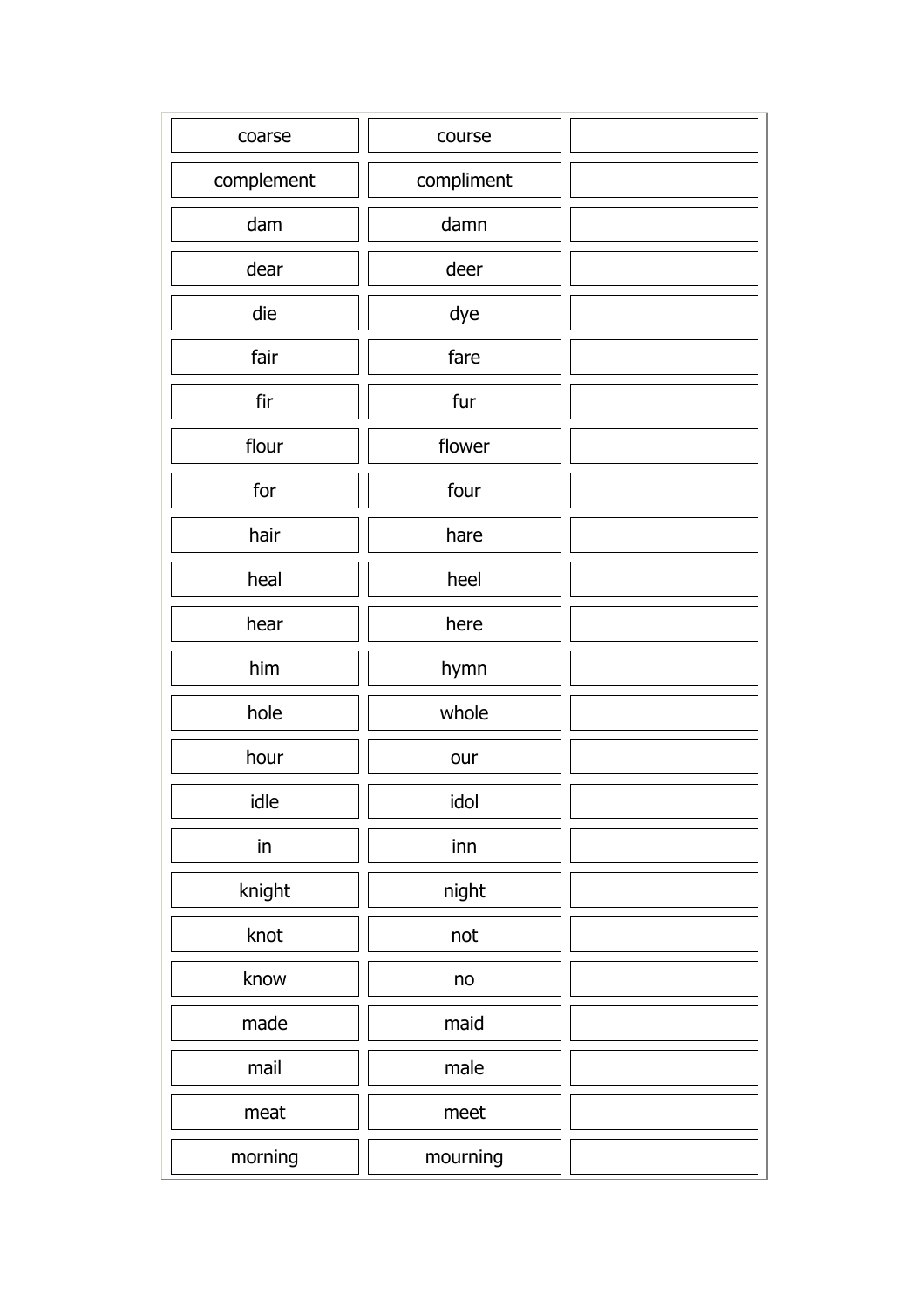| none       | nun        |     |
|------------|------------|-----|
| oar        | or         |     |
| one        | won        |     |
| pair       | pear       |     |
| peace      | piece      |     |
| plain      | plane      |     |
| poor       | pour       |     |
| pray       | prey       |     |
| principal  | principle  |     |
| profit     | prophet    |     |
| real       | reel       |     |
| right      | write      |     |
| root       | route      |     |
| sail       | sale       |     |
| sea        | see        |     |
| seam       | seem       |     |
| sight      | site       |     |
| sew        | ${\sf SO}$ | SOW |
| shore      | sure       |     |
| sole       | soul       |     |
| some       | sum        |     |
| son        | sun        |     |
| stair      | stare      |     |
| stationary | stationery |     |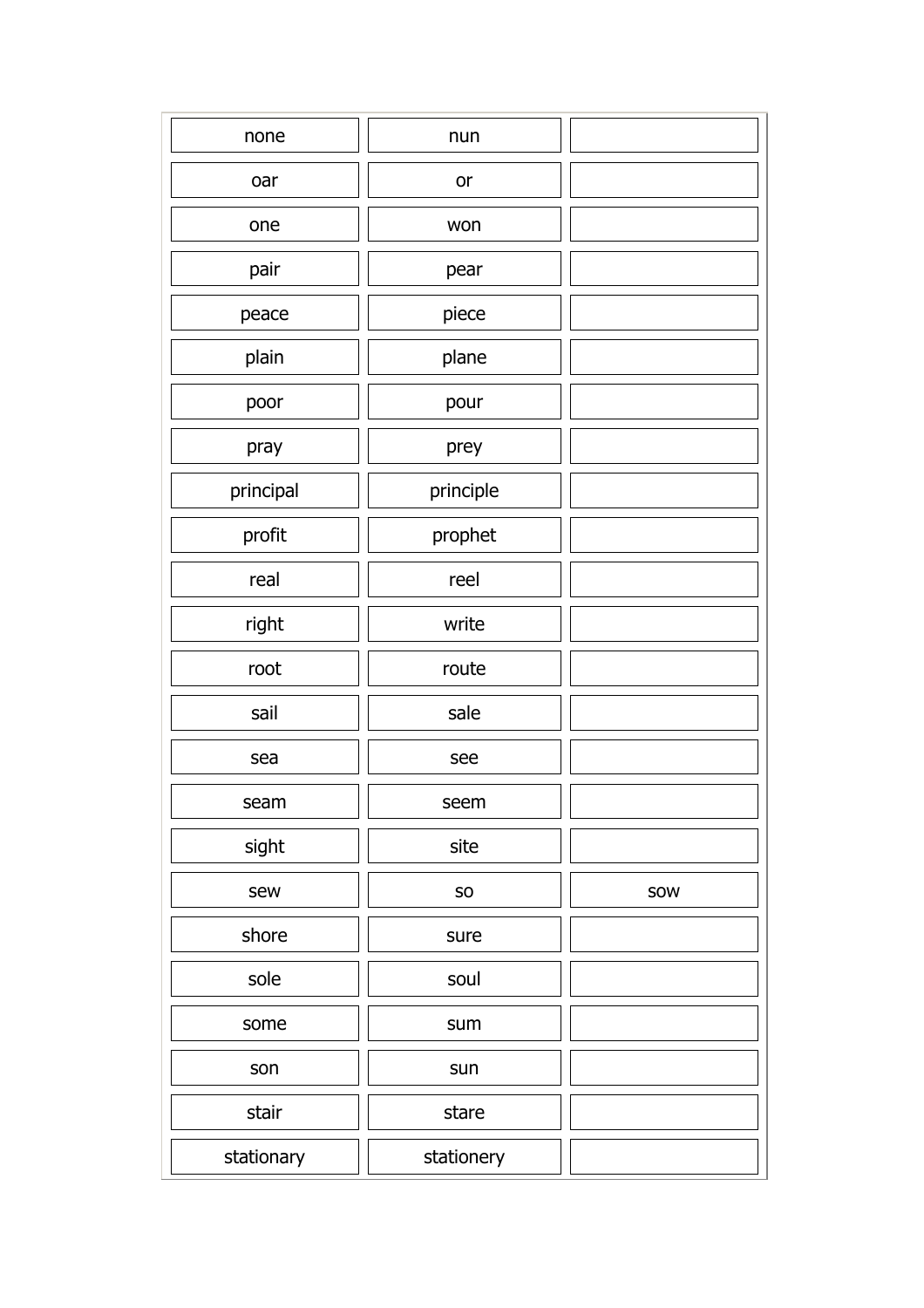| steal | steel  |     |
|-------|--------|-----|
| suite | sweet  |     |
| tail  | tale   |     |
| their | there  |     |
| to    | too    | two |
| toe   | tow    |     |
| waist | waste  |     |
| wait  | weight |     |
| way   | weigh  |     |
| weak  | week   |     |
| wear  | where  |     |

**NB:** In a few cases, a third homophone, although possible, has not been included for simplicity. Different varieties and accents of English may produce variations in some of these pronunciations. The homophones listed here are based on British English.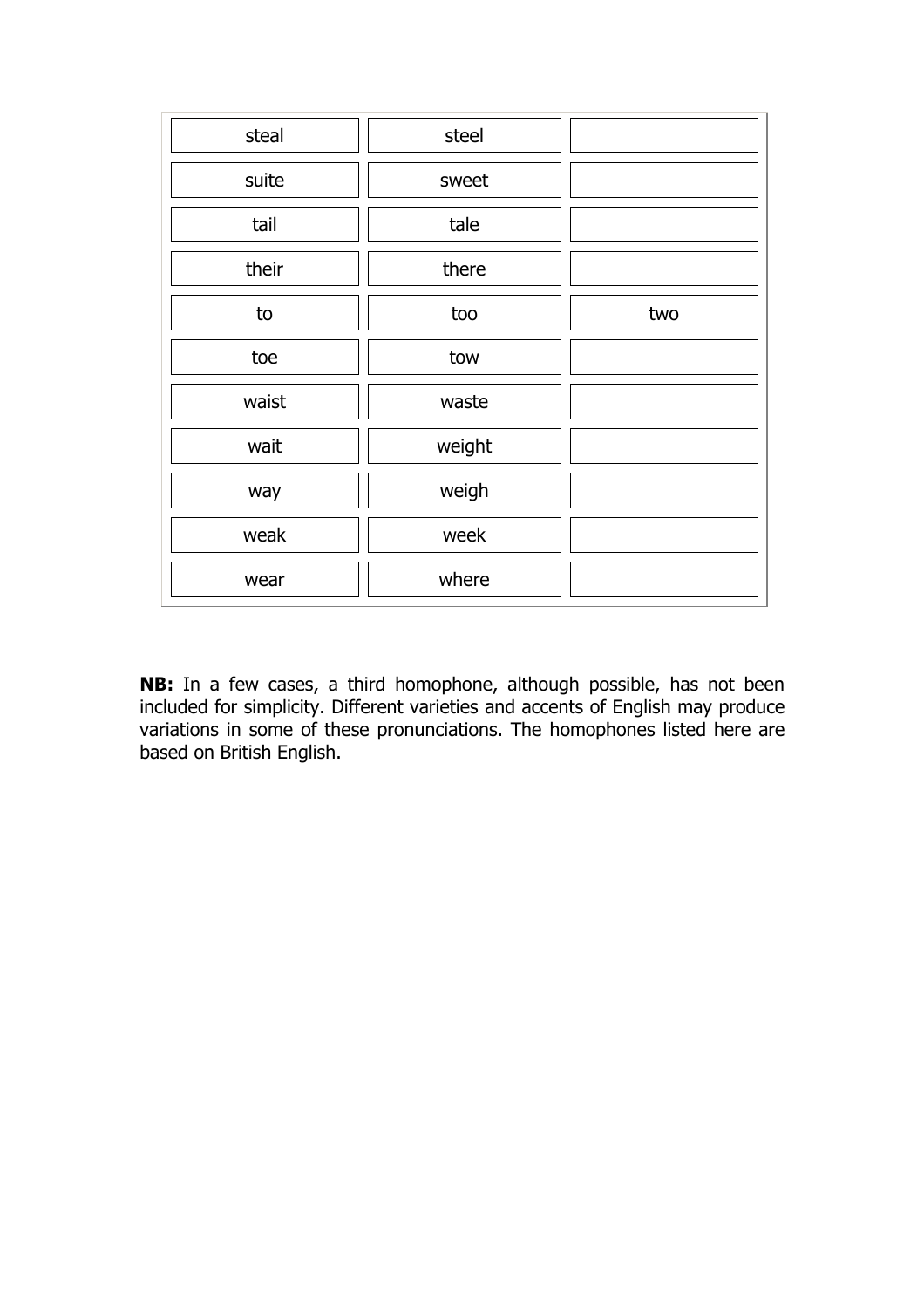#### Usage of There, Their, and They're

|       | When to Use                                                               | Examples                                                                                                     |
|-------|---------------------------------------------------------------------------|--------------------------------------------------------------------------------------------------------------|
| There | Naming a place, a thing, or<br>the existence of something                 | • The bus stop is over there.<br>• There are any biscuits left in the<br>jar.                                |
| Their | Showing possession (plural)                                               | • Their car is in the garage at the<br><i>moment.</i><br>• They have forget their coats in<br>the cloakroom. |
|       | <i>They're</i>   Contraction of "they are" into  <br>"they're" (informal) | • They're very excited about their<br>holiday.                                                               |

#### Test Yourself

- 1. The teacher told them to leave …….. books on the desk.
- 2. Billy is often late to school, but Freddie is always ……. on time.
- 3. ………. are over 900 students at our school.
- 4. Ask them if ……….. coming round tomorrow.
- 5. Dad was pleased the girls had done so well in ………. exams.
- 6. We'll go to McDonalds if ………. is time.
- 7. ………. baking a cake for their Grandma today.
- 8. Can you give me ……… telephone number?
- 9. My parents won't be coming as ………… both working on Saturday.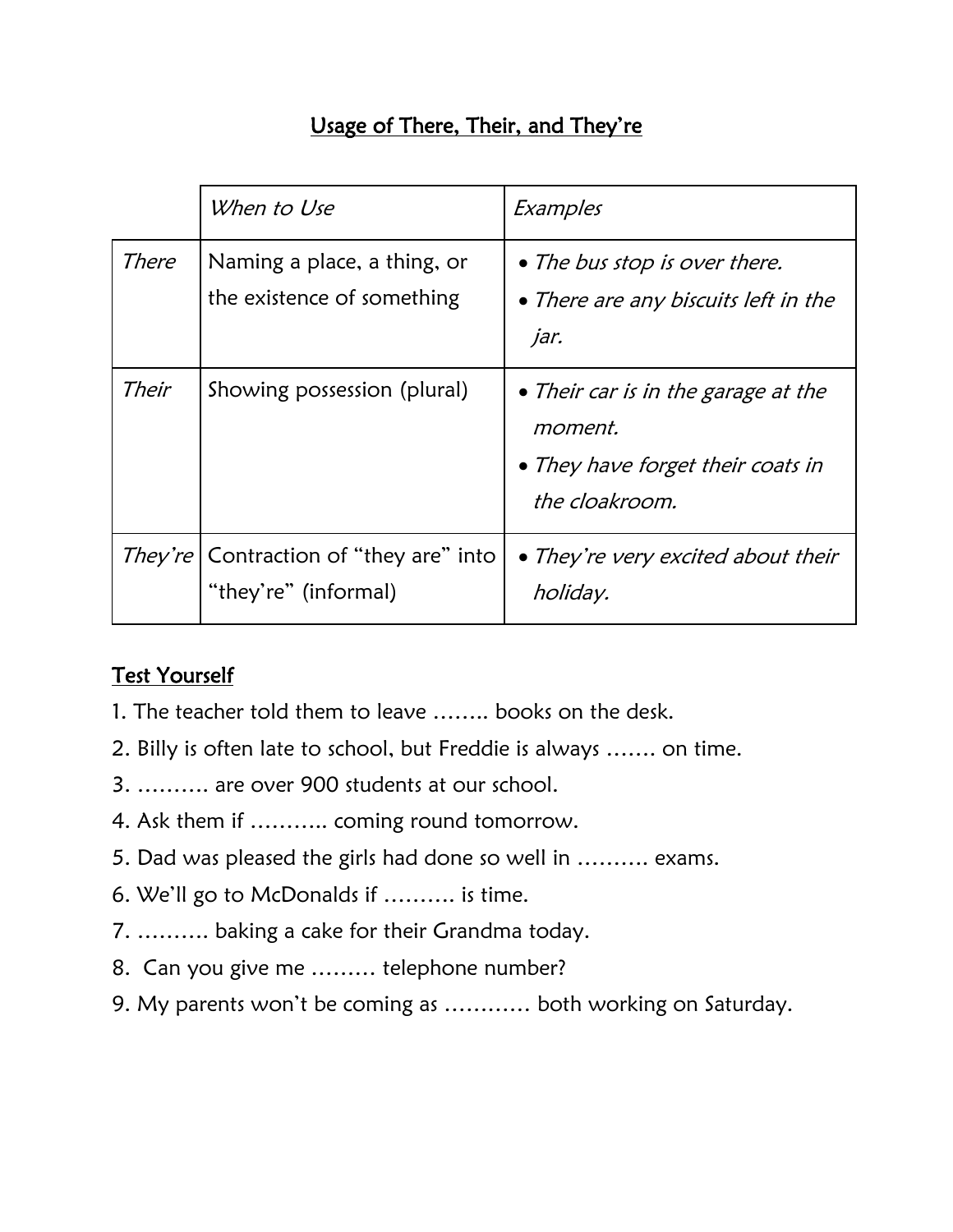# There, Their, They're)

- they're  $-$  a contraction for the words they are They're going to the airport.
- their **-** something that belongs to people We rode in their car.
- $there$  a place; or used with the word are or is The box is over there. There are five coins in the bag.

Directions: For each sentence, write their, they're, or there in the blank line.

- 1. Nathan ate dinner at \_\_\_\_\_\_\_\_\_\_\_\_\_\_\_\_ house.
- 2. Carter said \_\_\_\_\_\_\_\_\_\_\_\_\_\_\_\_ coming over tonight.
- 3. Olivia set up the computer over \_\_\_\_\_\_\_\_\_\_\_\_\_\_\_\_.
- 4. My friends cannot find \_\_\_\_\_\_\_\_\_\_\_\_\_\_\_ jackets.
- 5. \_\_\_\_\_\_\_\_\_\_\_\_\_\_\_ are four squirrels in the yard.
- 6. \_\_\_\_\_\_\_\_\_\_\_\_\_\_\_ is an exciting movie playing tonight.
- 7. \_\_\_\_\_\_\_\_\_\_\_\_\_\_\_ always late!
- 8. The house over \_\_\_\_\_\_\_\_\_\_\_\_\_\_\_\_\_ is made of stone.
- 9. You can have another cookie if **with the set of the set of the set of the set of the set of the set of the set of the set of the set of the set of the set of the set of the set of the set of the set of the set of the se**
- 10. Can you help me fix \_\_\_\_\_\_\_\_\_\_\_\_\_\_\_\_\_ computer?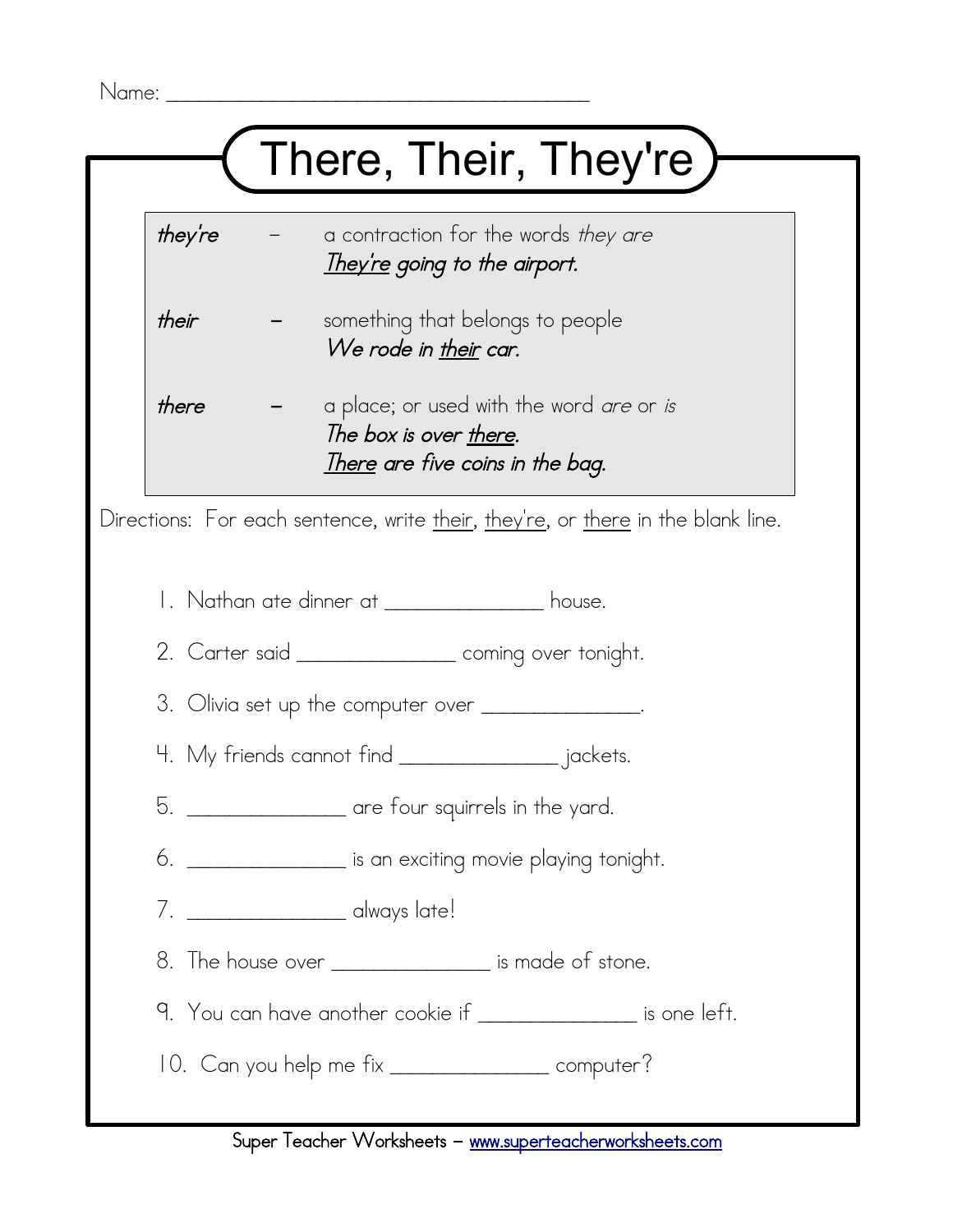## There, Their, They're

- they're  $-$  a contraction for the words they are They're going to the airport.
- their **-** something that belongs to people We rode in their car.
- there  $-$  a place; or used with the word *are* or *is* The box is over there. There are five coins in the bag.

Directions: For each sentence, write their, they're, or there in the blank line.

- 1. Nathan ate dinner at their house.
- 2. Carter said *they're* coming over tonight.
- 3. Olivia set up the computer over there.
- 4. My friends cannot find their jackets.
- 5. There are four squirrels in the yard.
- 6. There is an exciting movie playing tonight.
- 7. They're always late!
- 8. The house over there is made of stone.
- 9. You can have another cookie if there is one left.
- 10. Can you help me fix *their* computer?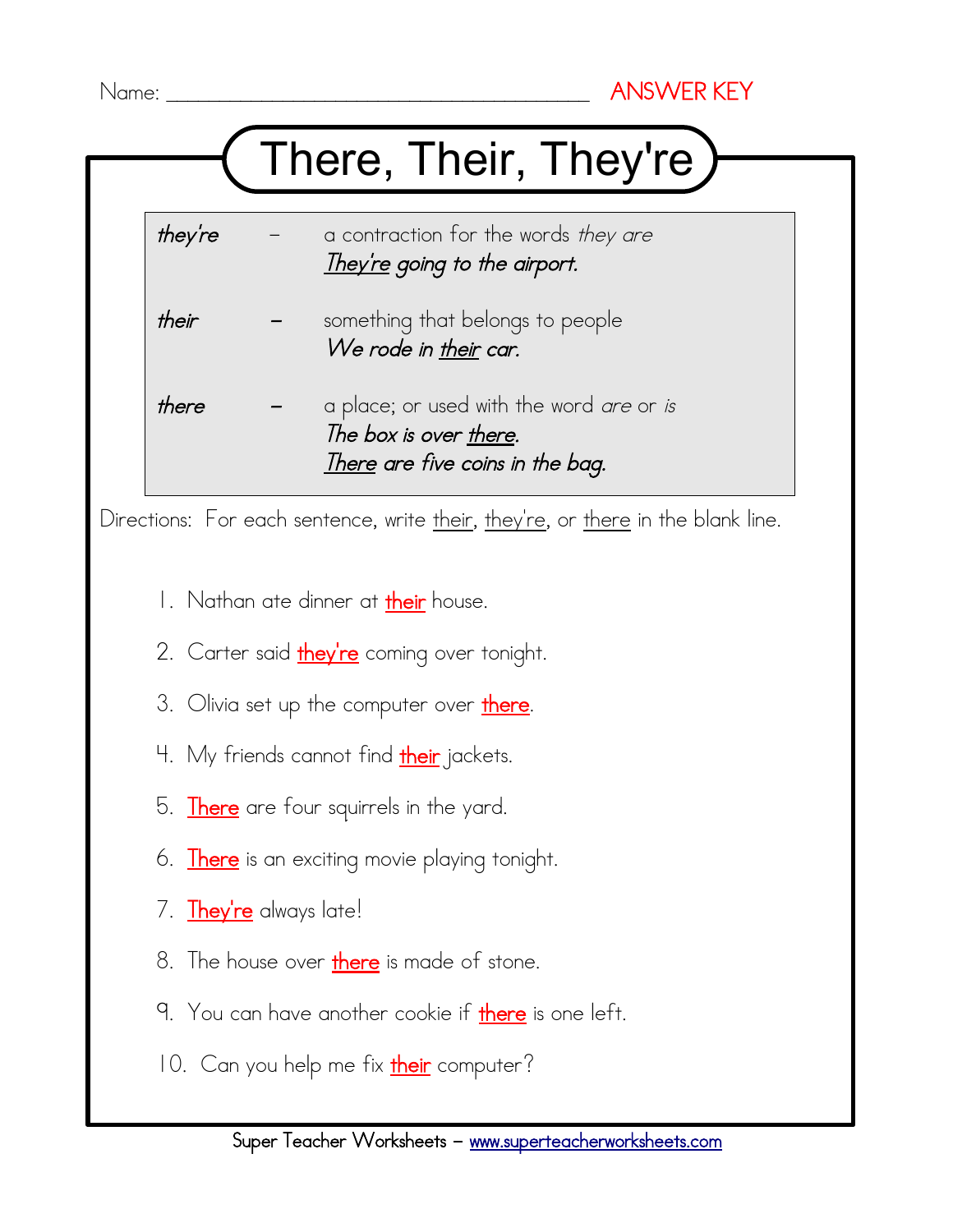### To, Two and Too

These three are occasionally muddled. Luckily, it is easy to sort out when to use them.

• Two is the number. In academic writing it is better to use the written form than to write the numeral '2'.

When I looked in the tin, there were only two biscuits left. Tim has only got two friends: Colin and Donald. Two cars passed the building shortly before the explosion. We were stopped by two angry-looking policemen.

• Too is used with adverbs and adjectives in sentences like these:

English grammar is far too complicated for me. I'm not buying this car; it is far too expensive. The French speak too quickly for me to understand them completely. The match was none too exciting until the final few minutes.

To is the most common of these three words. It has several different uses.

It is used with verbs in their infinitive form.

I think it is going to rain today.

Paul and Steve both had ambitions to become professional bowls players.

When I win the lottery, I would like to spend a year travelling the world.

There is no need to shout.

Remember that you should not put anything in between the 'to' and the rest of the verb infinitive. This is known as a split infinitive.

'To' is also used in the sense of 'towards'.

I walk to school every day.

Next month I am travelling to India and then to Thailand.

'Get to the back of the queue!'

'Are you going to the shops later on today?'

[http://www.bristol.ac.uk/arts/exercises/grammar/grammar\\_tutorial/page\\_15.htm](http://www.bristol.ac.uk/arts/exercises/grammar/grammar_tutorial/page_15.htm)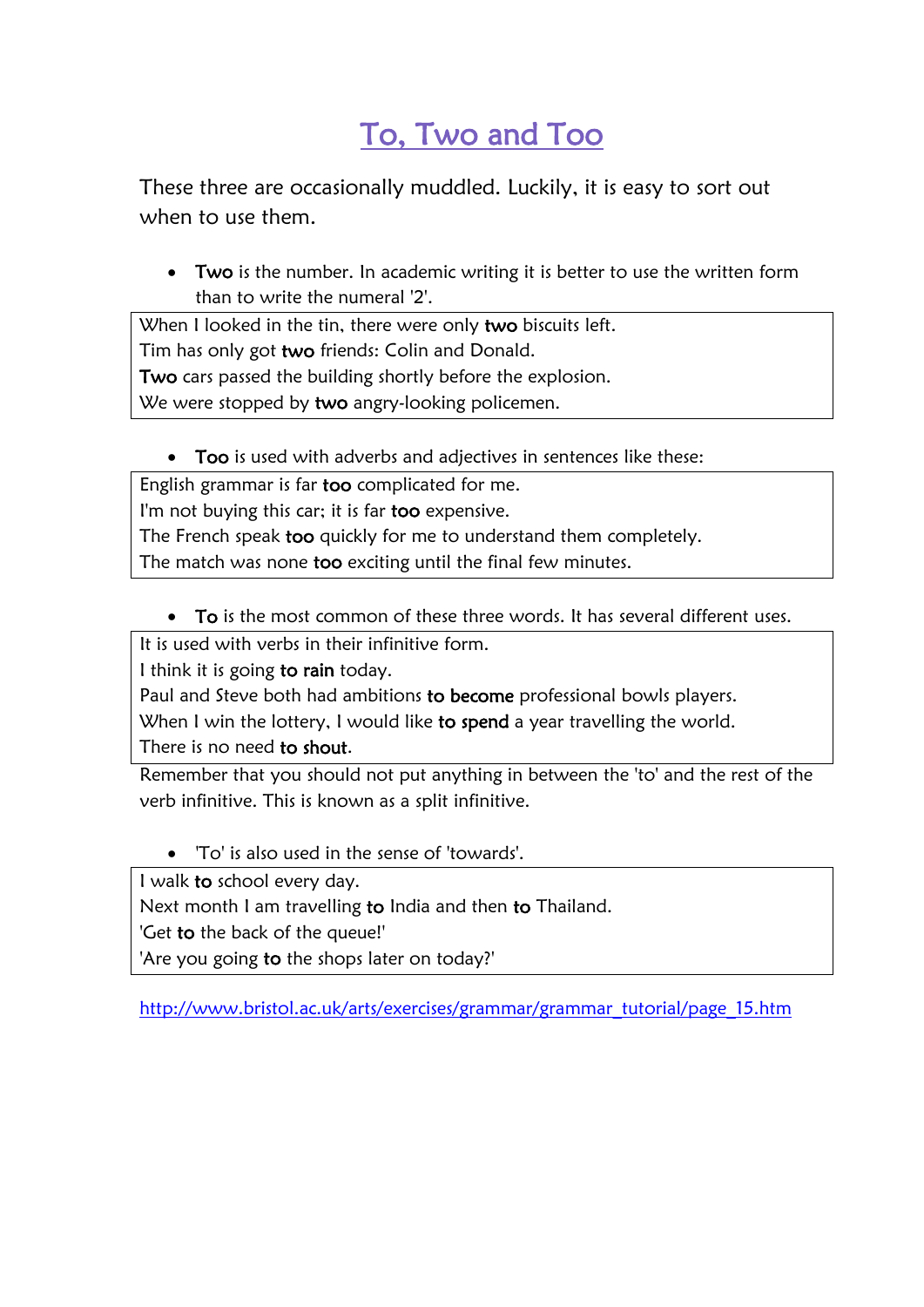

Use the word *too*, *to*, or *two* to complete each sentence.

- 1. Kate and Jan went \_\_\_\_\_\_\_\_\_\_\_\_\_\_\_\_ a football game.
- 2. James said, "I ate \_\_\_\_\_\_\_\_\_\_\_\_\_\_\_ much ice cream."
- 3. Please pick up \_\_\_\_\_\_\_\_\_\_\_\_\_\_ gallons of milk from the store.
- 4. May I play \_\_\_\_\_\_\_\_\_\_\_\_\_\_?
- 5. Madison likes \_\_\_\_\_\_\_\_\_\_\_\_\_\_ ride horses.
- 6. We will all go \_\_\_\_\_\_\_\_\_\_\_\_\_\_\_\_ the beach on Sunday.
- 7. My teacher said, "Your voices are \_\_\_\_\_\_\_\_\_\_\_\_\_\_\_ loud."
- 8. Dexter wants \_\_\_\_\_\_\_\_\_\_\_\_\_\_\_ be in the school play.
- 9. Grandma bought me birthday presents.
- 10. Would you like \_\_\_\_\_\_\_\_\_\_\_\_\_\_ have beef stew for dinner tonight?
- 10. Next month, my little sister will turn \_\_\_\_\_\_\_\_\_\_\_\_\_\_\_\_ years old.
- 11. You have \_\_\_\_\_\_\_\_\_\_\_\_\_\_\_ many toys in your bedroom.
- 12. When Pablo started school, he learned \_\_\_\_\_\_\_\_\_\_\_\_\_\_\_\_ count up to ten.

#### *Super Teacher Worksheets - [http://www.superteacherworksheets.com](http://www.superteacherworksheets.com/)*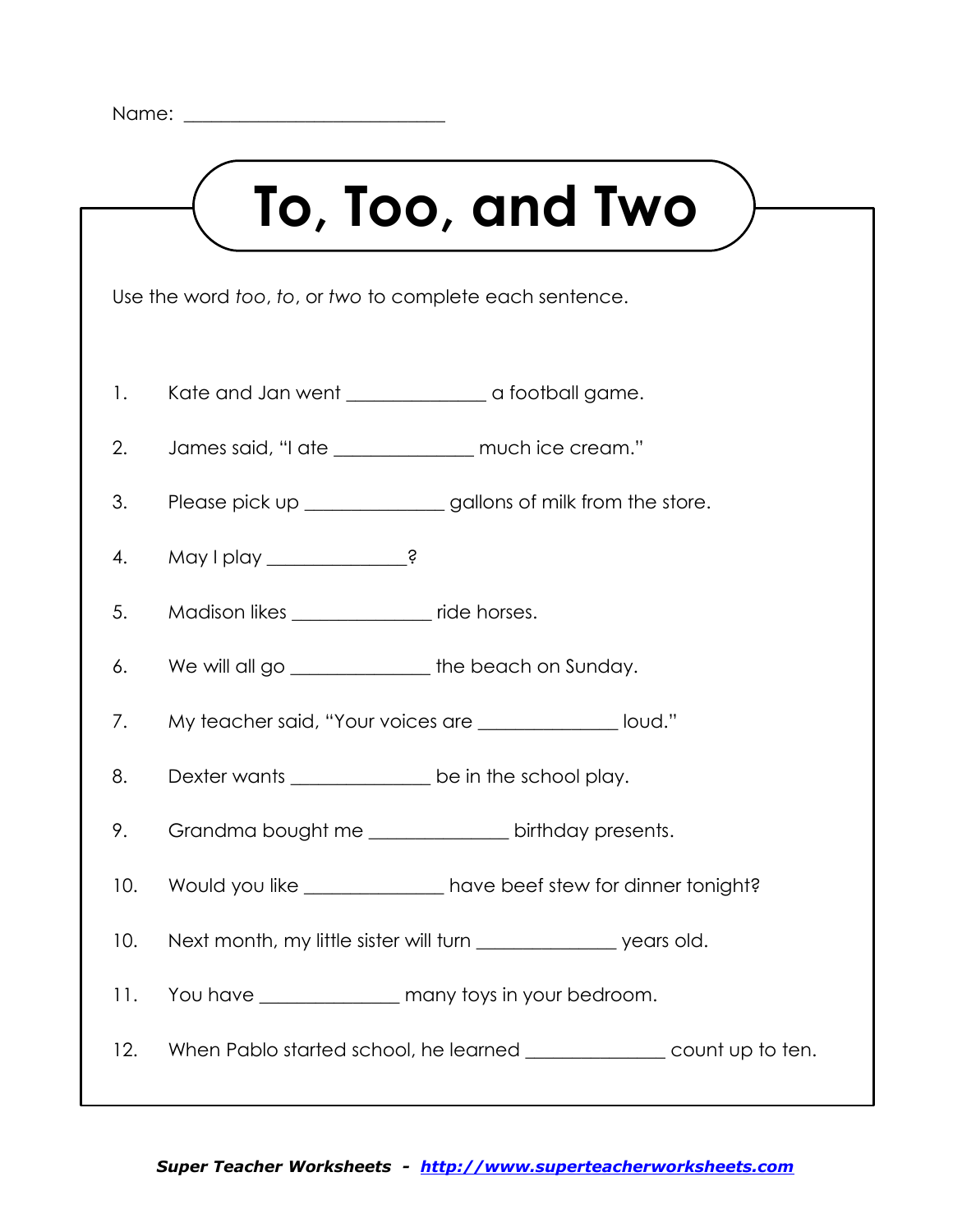### **ANSWER KEY**

# To, Too, and Two

Use the word *too*, *to*, or *two* to complete each sentence.

- 1. Kate and Jan went **to** a football game.
- 2. James said, "I ate **too** much ice cream."
- 3. Please pick up **two** gallons of milk from the store.
- 4. May I play **too**?
- 5. Madison likes **to** ride horses.
- 6. We will all go **to** the beach on Sunday.
- 7. My teacher said, "Your voices are **too** loud."
- 8. Dexter wants **to** be in the school play.
- 9. Grandma bought me **two** birthday presents.
- 10. Would you like **to** have beef stew for dinner tonight?
- 10. Next month, my little sister will turn **two** years old.
- 11. You have **too** many toys in your bedroom.
- 12. When Pablo started school, he learned **to** count up to ten.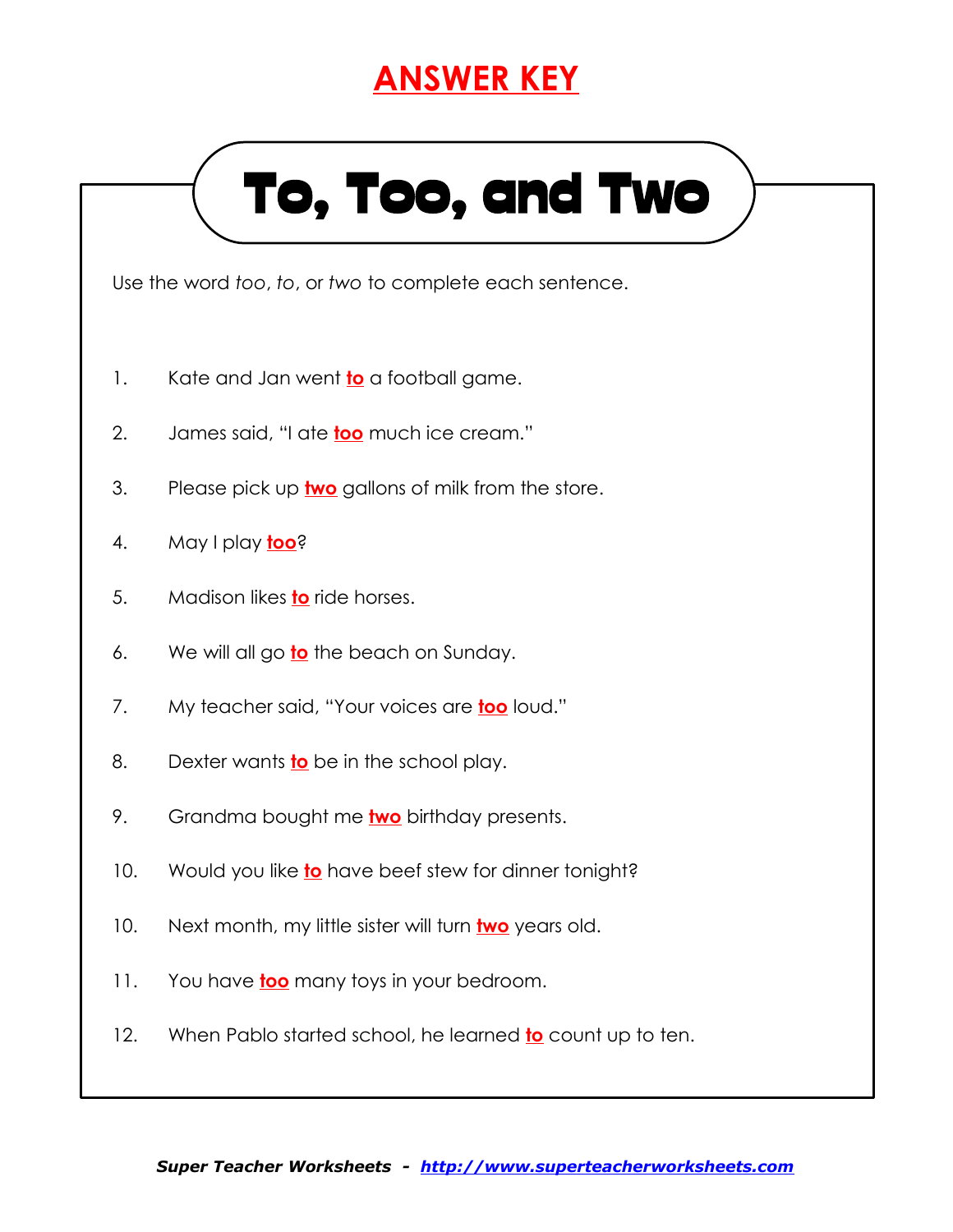|     | <b>You're and Your</b>                                               |  |  |  |  |
|-----|----------------------------------------------------------------------|--|--|--|--|
|     |                                                                      |  |  |  |  |
|     | The word you're is a contraction for the words you are.              |  |  |  |  |
|     | The word your is a word to describe something that belongs to you.   |  |  |  |  |
|     | Use the word your or you're to complete each sentence.               |  |  |  |  |
| 1.  | May I borrow _____________________ baseball mitt?                    |  |  |  |  |
| 2.  | my best friend.                                                      |  |  |  |  |
| 3.  | Is ________________ homework finished?                               |  |  |  |  |
| 4.  | If you misbehave in school, ______________ going to be grounded.     |  |  |  |  |
| 5.  | I think _________________ the best grandpa in the whole world.       |  |  |  |  |
| 6.  | Is this ___________________ first trip to California?                |  |  |  |  |
| 7.  | going to have a great time here.                                     |  |  |  |  |
| 8.  | Paul, __________________ friend called on the phone.                 |  |  |  |  |
| 9.  | I haven't been to any of _______________ basketball games this year. |  |  |  |  |
| 10. | After dinner, ________________going to help clear the table.         |  |  |  |  |
| ★.  | going with _____________ father to pick up<br>Challenge              |  |  |  |  |
|     | <u>________________</u> friends at the park.                         |  |  |  |  |

*Super Teacher Worksheets - [www.superteacherworksheets.com](http://www.superteacherworksheets.com/)*